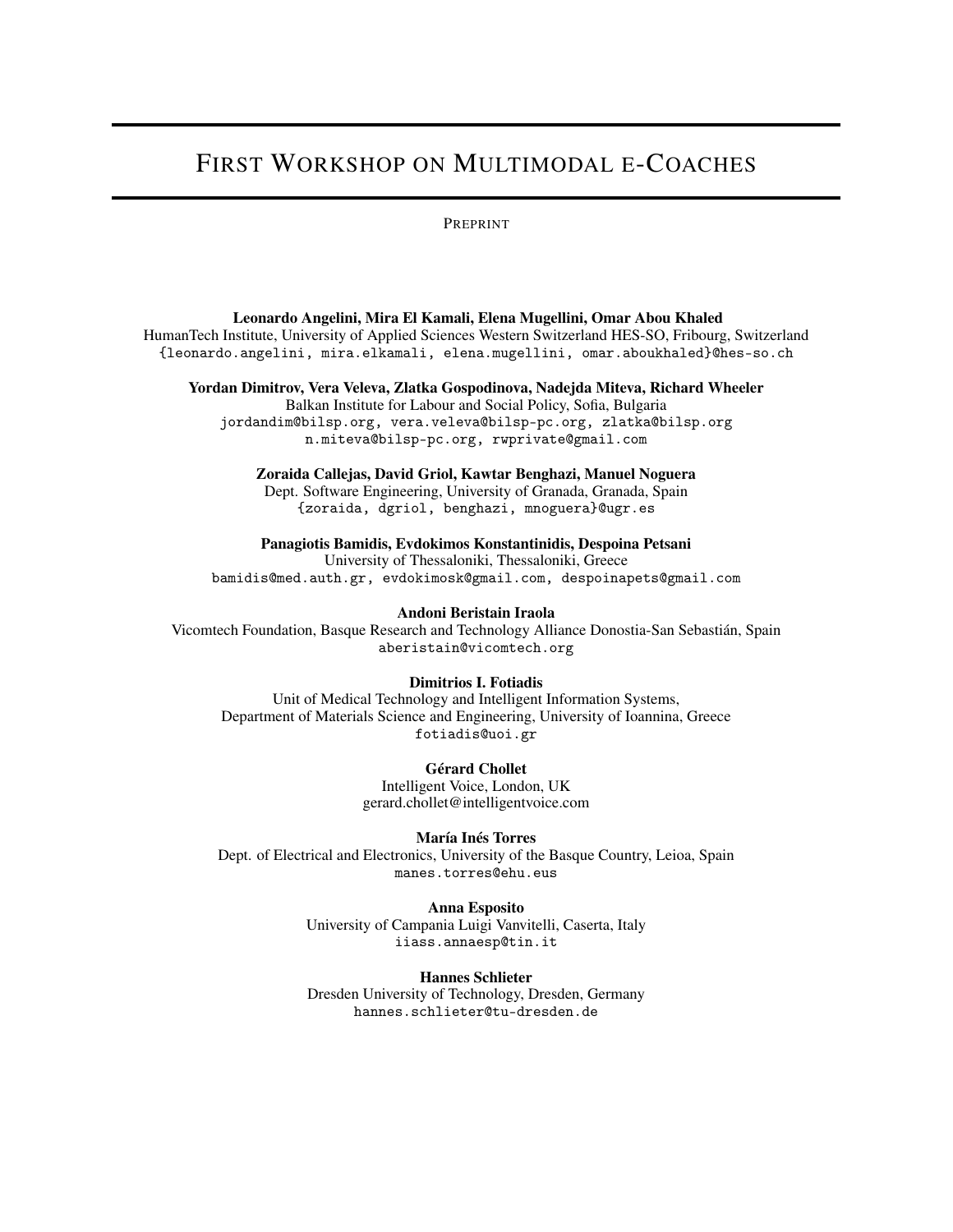This is a pre-print version of the paper:

Leonardo Angelini, Mira El Kamali, Elena Mugellini, Omar Abou Khaled, Yordan Dimitrov, Vera Veleva, Zlatka Gospodinova, Nadejda Miteva, Richar Wheeler, Zoraida Callejas, David Griol, Kawtar Benghazi, Manuel Noguera, Panagiotis Bamidis, Evdokimos Konstantinidis, Despoina Petsani, Andoni Beristain Iraola, Dimitrios I. Fotiadis, Gérard Chollet, Inés Torres, Anna Esposito, and Hannes Schlieter. 2020. First Workshop on Multimodal e-Coaches. In Proceedings of the 2020 International Conference on Multimodal Interaction (ICMI<sup>3</sup>20). Association for Computing Machinery, New York, NY, USA, 890–892. <https://doi.org/10.1145/3382507.3420056>

This preprint follows ACM policy: "Authors who publish with ACM have the freedom to post peer-reviewed pre-print versions of their papers to personal websites and institutional repositories. They can add a single-click link to their final published papers, and re-use any portion of their published work with the inclusion of a citation and DOI link. Authors can also post on any repository legally mandated by the agency funding the research on which the work is based, and on any non-commercial repository or aggregation that does not duplicate ACM tables of contents/substantially duplicate an ACM-copyrighted volume or issue" (<https://authors.acm.org/author-resources/author-rights.>)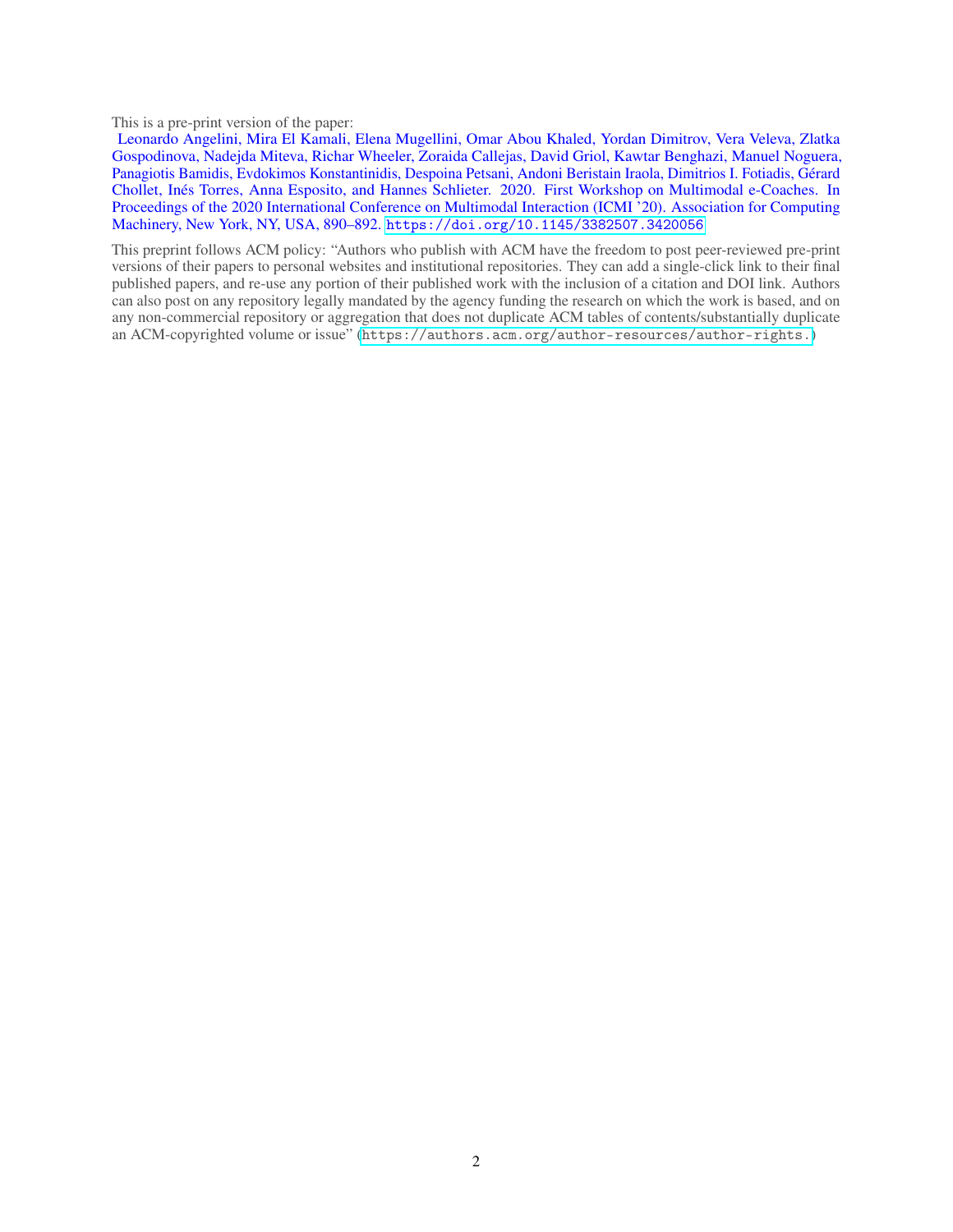#### **ABSTRACT**

e-Coaches are promising intelligent systems that aims at supporting human everyday life, dispatching advice through different interfaces, such as apps, conversational interfaces and augmented reality interfaces. This workshop aims at exploring how e-coaches might benefit from spatially and timemultiplexed interfaces and from different communication modalities (e.g., text, visual, audio, etc.) according to the context of the interaction.

*K*eywords Mental health · e-mental health · engagement · adherence · attrition · e-health · m-health · digital health intervention · e-coaches

#### 1 Workshop Motivation

Virtual coaches, also known as e-coaches, are interactive systems able to observe, monitor, listen to and proactively give advice to the user [\[1\]](#page-4-0), for different purposes, generally linked to the user well-being. Providing personalized coaching in different well-being domains to a large number of people would be particularly challenging, since multi-domains human experts might be difficult to find and the cost of a large-scale intervention might be not sustainable for most countries. E-coaches, instead, are able to monitor and dispatch personalized advice in a convincing manner, taking advantage of devices that the users might already have at their disposal. Indeed, the diffusion and democratization of the Internet of Things (IoT) enables new interaction scenarios for the e-coaches, who can monitor user's daily life and provide advice through multiple interfaces. At the same time, e-Coaches will be able to replace or complement human coaches only if they can show very advanced behaviours: Kamphorst [\[2\]](#page-4-1) highlighted that e-coaches should have a social ability, i.e., being able to converse with and learn about the user, should be credible and support behaviour change, proactively giving suggestions to the user in a context-aware manner, supporting the user's self-reflection and his/her planning ability.

The European Commission has recently funded 8 European projects under the call SC1-PM15-2017. These projects aim at designing and developing innovative virtual coaches able to support and accompany older adults in their daily life. Each project takes advantage of different interfaces for monitoring user well-being and for interacting with the user. For example, NESTORE [\[3,](#page-4-2) [4\]](#page-4-3) uses smart sensors (bracelet, scale, sleep monitor, beacons) to monitor the user well-being and a conversational agent (both in form of chatbot and tangible vocal assistant), apps (including a serious game and a web social platform) to coach the user. SAAM system spans from unobtrusive data collection through data processing and situation assessment of the social behaviour to selection and rendering the most appropriate coaching actions to the elderly person including through members of their social circles. CAPTAIN [\[5\]](#page-4-4) uses unobtrusive monitoring (3D depth sensors) to detect user's movement inside the house and perform gait analysis, micro-projections whenever and wherever needed to deliver information, tangible environment and conversational modalities for receiving user's input. HOLOBALANCE is addressed to citizens with balance disorders and its aim is to achieve short and long-term behavioural change by means of increased adherence to balance rehabilitation regimes and adoption of a healthier lifestyle, respectively. This system has developed and is evaluating a radically new virtual coach with motivational elements, consisting of a) a hologram based surrogate balance physiotherapist interacting with the user based on the evaluation of performance with sensors (IMUs, insoles, depth camera), b) augmented reality cognitive games and exergames, c) a tool for auditory training as well as d) a physical activity planning app. vCare uses a Virtual Coach as a primary mode of communication and motivation for patients continuing their rehabilitation care after an acute incident at home. The coach is fed by a multitude of sensors, machine learning elements, coaching services, serious games and personsalised clinical pathways in order to optimally support the patient's recovery. MENHIR, funded under the call H2020-MSCA-RISE-2018, explores the possibilities of conversational technologies to understand, promote and protect mental health and assist people with anxiety and mild depression manage their conditions. MENHIR uses cross-modal analysis of the user interactions (paralinguistic and dialogue features) in order to recognize the users' emotional state and anxiety levels and generate adequate dialogue management strategies.

The conjunction of e-Coaches and the IoT enables new interaction perspectives for the users. Indeed, coaching users across a plethora of interfaces and interaction modalities open new interaction scenarios and new challenges for the HCI community. Typical questions that arise are the following. How to maintain the e-coach identity and coherence across different interfaces? How to sustain trust and empathy across different interfaces? How to intelligently dispatch advice across interfaces that are distributed in spaces? Which modalities should be used in the different life settings? Can multimodal interaction increase the accessibility of the e-coach? How to make e-Coaches as unobtrusive as possible? How to maintain adherence to e-coaching programmes? The first workshop on multimodal e-Coaches aims at being a venue for discussing these questions and other HCI challenges that arise with e-Coaches distributed across multiple interfaces and devices.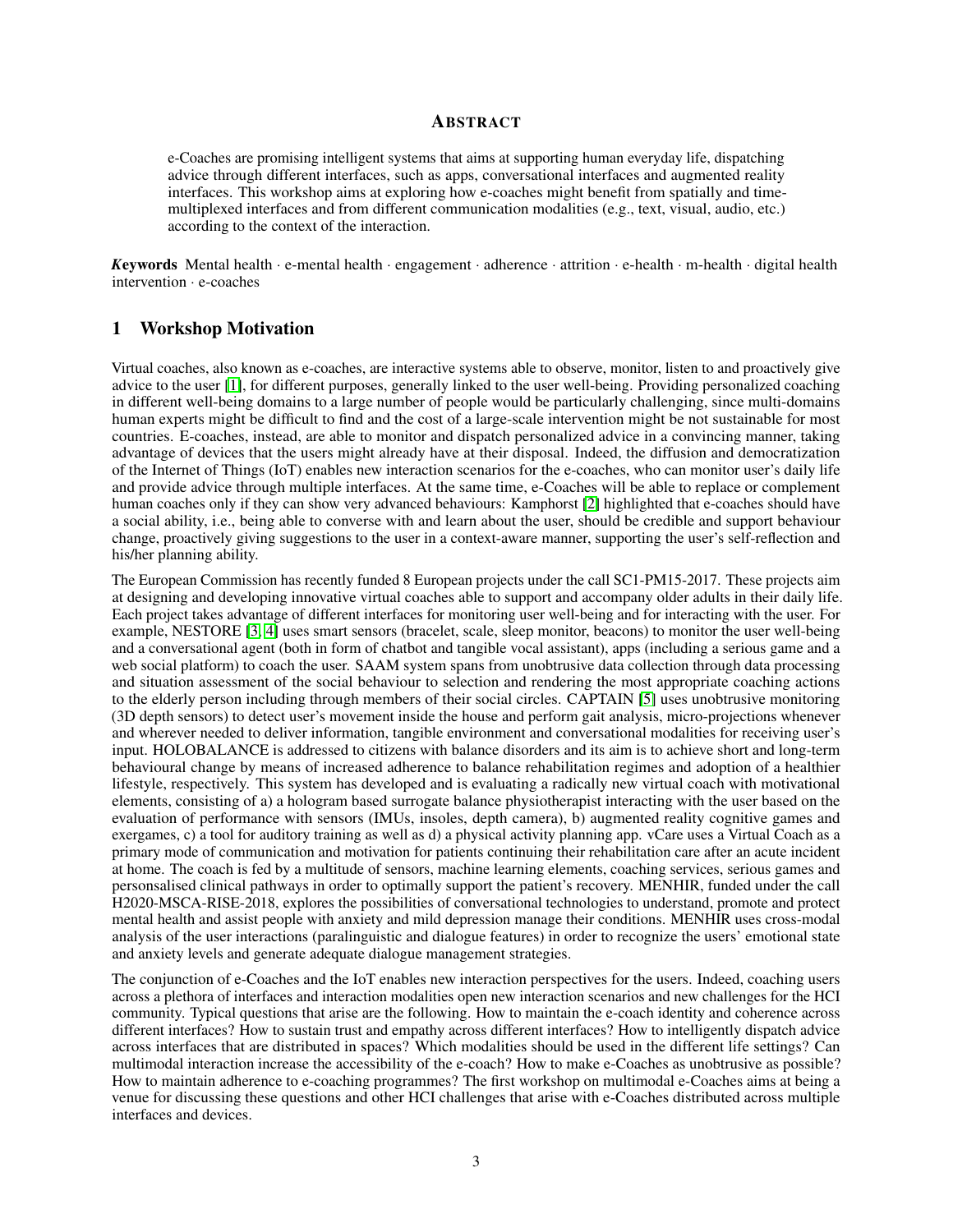## 2 Workshop Format

The workshop aims at being an open venue for researchers and practitioners interested in discussing the challenges associated to the interaction with e-Coaches across multiple modalities and/or devices. We wish to take a snapshot of the current state of the art on multimodal interaction with e-Coaches and to discuss future pathways of research in this domain.

To this purpose, in the morning workshop participants will have the opportunity to present their research and to discuss it with the other participants. Starting from the topics discussed in the morning, the afternoon will be devoted to hands-on and brainstorming activities for the design of multimodal interfaces for distributed e-Coaches. The results of these activities will be discussed to possible draw guidelines for the designs of multimodal e-coaches.

More information about the workshop program and the accepted papers can be found on the workshop website: <https://multimodal-ecoches.nestore-coach.eu/>

## 3 Expected Outcomes and Impact

The workshop aims to establish itself as the premiere shared forum for multimodal e-Coaches. We aim at involving researchers and practitioners, particularly those who are seeking new insights for understanding how e-Coaches will evolve in the future. We want to create a multidisciplinary space where researchers can discuss how these technologies should evolve to be integrated with existing practices, individual needs and levels of technical expertise, effectively supporting a variety of people's tasks and goals in their everyday lives. In particular, the workshop aims at discussing multimodal e-Coaches that can be embedded in the daily routines of the users through wearable interfaces, embodied representations of the e-Coach (e.g., smart companions), conversational agents and distributed augmented reality interfaces. The long-term objective of the workshop is to build a community interested in sharing ideas on multimodal e-coaches. This includes researchers with different backgrounds, from engineers and computer scientists, to designers, social scientists, ethnographers and psychologists.

We expect to gather at the workshop 20-30 researchers and practitioners interested in multimodal interaction with e-Coaches and to receive 8-10 position papers/early stage results to be presented at the workshop during the morning sessions. The organizers of the workshop will all also present the results of the EU projects NESTORE, SAAM, CAPTAIN, HOLOBALANCE, EMPATHIC, MENHIR, vCare. At the end of the morning we will be able to draw a picture of the current solutions for multimodal interaction with e-coaches. The afternoon discussion and activities will be devoted to solve the open challenges in this domain. At the end of the workshop, we expect to derive a set of guidelines for the design of multimodal interaction with e-coaches that can be shared as a white paper or a further publication with the HCI community. The workshop will also allow to gather and federate a community of researchers and practitioners interested in multimodal e-coaches, hopefully interested in organizing other events related to this topic and in collaborating in further research projects.

# 4 Workshop Topics

The workshop aims at gathering contributions for the design of e-Coaches that are embedded in the user's daily life through multimodal interfaces. This is a non-exhaustive list of topics for the workshop position papers:

- Spatially distributed interfaces for e-Coaches;
- Augmented reality and voice interfaces for e-Coaches;
- Text and voice conversational agents for coaching;
- Embodied and empathic virtual coaches;